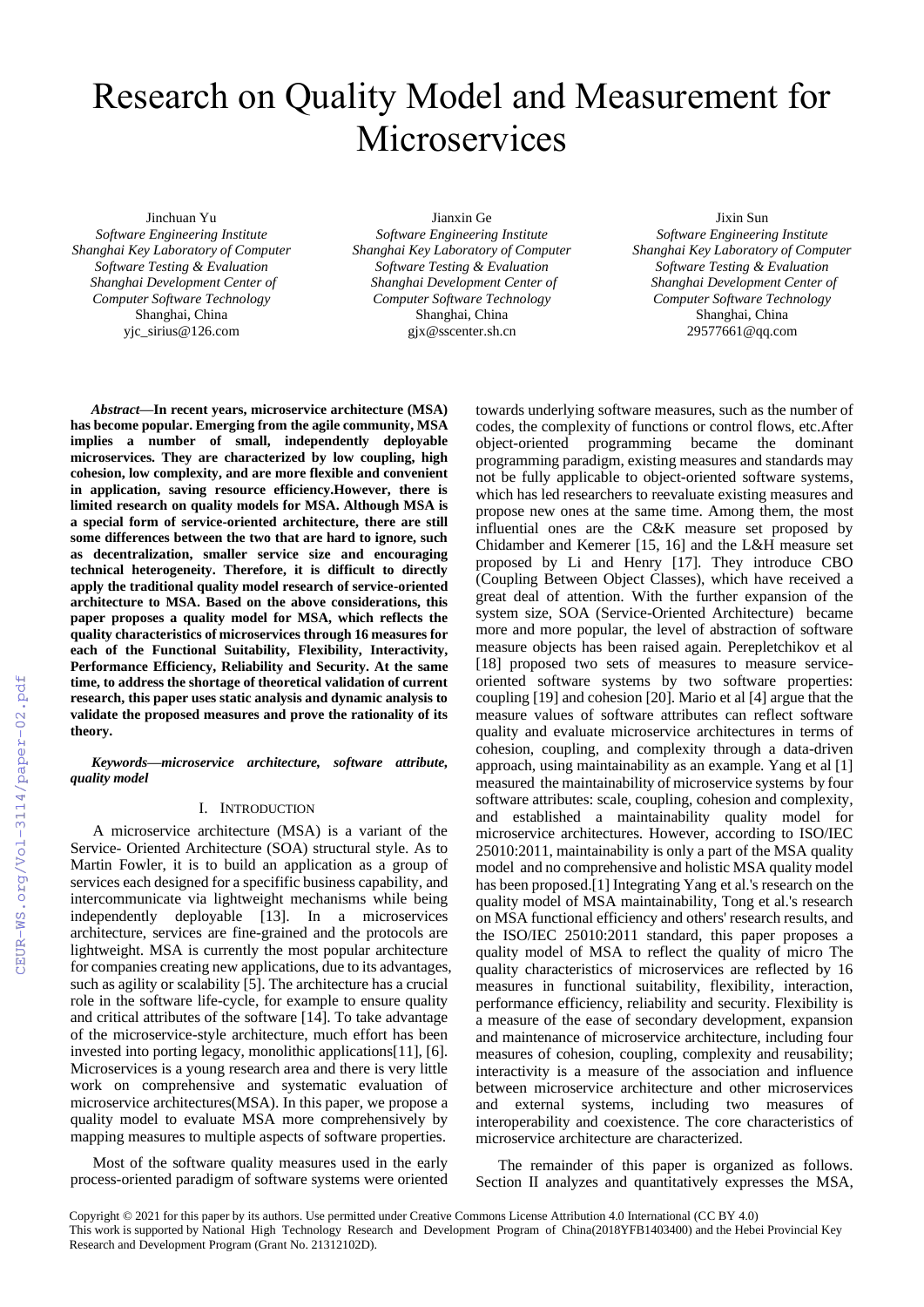Section Ⅲ proposes an MSA-oriented quality model, Section Ⅳ validates the quality model results, and the summary and future work are in Section Ⅴ.

### II. MSA MODEL ANALYSIS

### *A. Formal representaton of MSA*

In order to clearly and accurately describe the MSA and define the measures proposed subsequently, this subsection abstracts the microservice architecture of interest by applying the approach of Yang et al. [1] to this paper and formalizes it accordingly. The conceptual software architecture of the entire microservice system can be represented in the form of Figure 2.1. Based on Yang et al.'s study, we added the relationship between the microservice system and external programs as an attribute .



Figure 2.1: Conceptualizing software architecture for microservice systems

For a single microservice in a microservice system, formalize each microservice  $S_i$  in the following representation.

$$
S_i = (M_{S_i}, ITF_{S_i}, MR_{S_i})
$$

 $M_{S_i}$  denotes a collection of modules in a microservice  $S_i$ .

$$
M_{S_i} = \{m_j | j \in N_0\}
$$

 $N_0$  means natural number.

*ITF*<sub>S<sub>i</sub></sub> denotes the set of interfaces in a microservice  $S_i$ .

$$
ITF_{S_i} = \{ itf_i | j \in N_0 \}
$$

$$
itf_i = (name_j, P_j)
$$

 $MR_{S_i}$  represents the dependency relationship between modules in Microservices  $S_i$ .

$$
MR_{S_i} = \{mr_j | j \in N_0\}
$$

 $mr = (smr, dmr)$ , where mr. smr, mr. dmr  $\in M_{S_i}$ 

smr is the module that depends on other modules in the corresponding dependency, and  $dmr$  is the module on which other modules depend in the corresponding dependency. The whole microservice system can be formalized as a collection of microservices, and dependencies between microservices. Integrated system(IS) refers to the sum of microservice system and external programs

# $IS = (S, IR, EPR)$

IR represents dependencies between microservices and other microservices.

$$
IR = \{ir_i | i \in N_0\}
$$

 $ir = (sir, dir, itf)$ , where ir. sir, ir. dir  $\in S$ ; ir. itf  $\in ITF$ 

sir is the microservice that depends on other microservices in the corresponding dependency, diris the microservice on which other microservices depend in the corresponding dependency, and  $itf$  is the interface involved in the corresponding dependency.

EPR represents the relationship between the microservice system and external programs.

### *B. MSA Attributes Analysis*

MSA consists of one microservice unit, each of which has the ability to perform functions independently; at the same time, microservices show the characteristics of low coupling and high cohesion, making the whole MSA more flexible, and each module and each microservice unit has the ability to be reused; in addition, due to the low complexity and small scale of microservice system, the resources required for execution are lower and more efficient. To address the advantages and characteristics of MSA, we developed a quality model of MSA by combining the research of Michel-Daniel et al.[1]

### III. QUALITY MODEL FOR MSA

### *A. Software Quality Model Study*

Software quality models can help us to better propose and apply measures, and usually measure models describe the entities, attributes, and relationships of measures, and currently common measure models in the field of software engineering include the GQM (Goal Question Measure) model [21] and the QMOOD (Quality Model for Object-Oriented Design) model.

### *1) GQM model:*

The GQM model is the "Goal-Problem-Measure" model, which is one of the common measures models in software engineering practice, and is based on the idea that measures are measured by answering specific questions about the goal of the measure. The GQM model consists of three main layers: the conceptual layer, the operational layer, and the data layer. The conceptual layer is the goal to be measured, and the operational layer decomposes the abstracted goal into concrete questions. The data layer will give specific measures for these questions. By deriving the measure values of the measures and thus answering the questions, the specific measure of the target is finally obtained. The framework of the approach is shown in Figure 3.1.



Figure 3.1: GQM Model Framework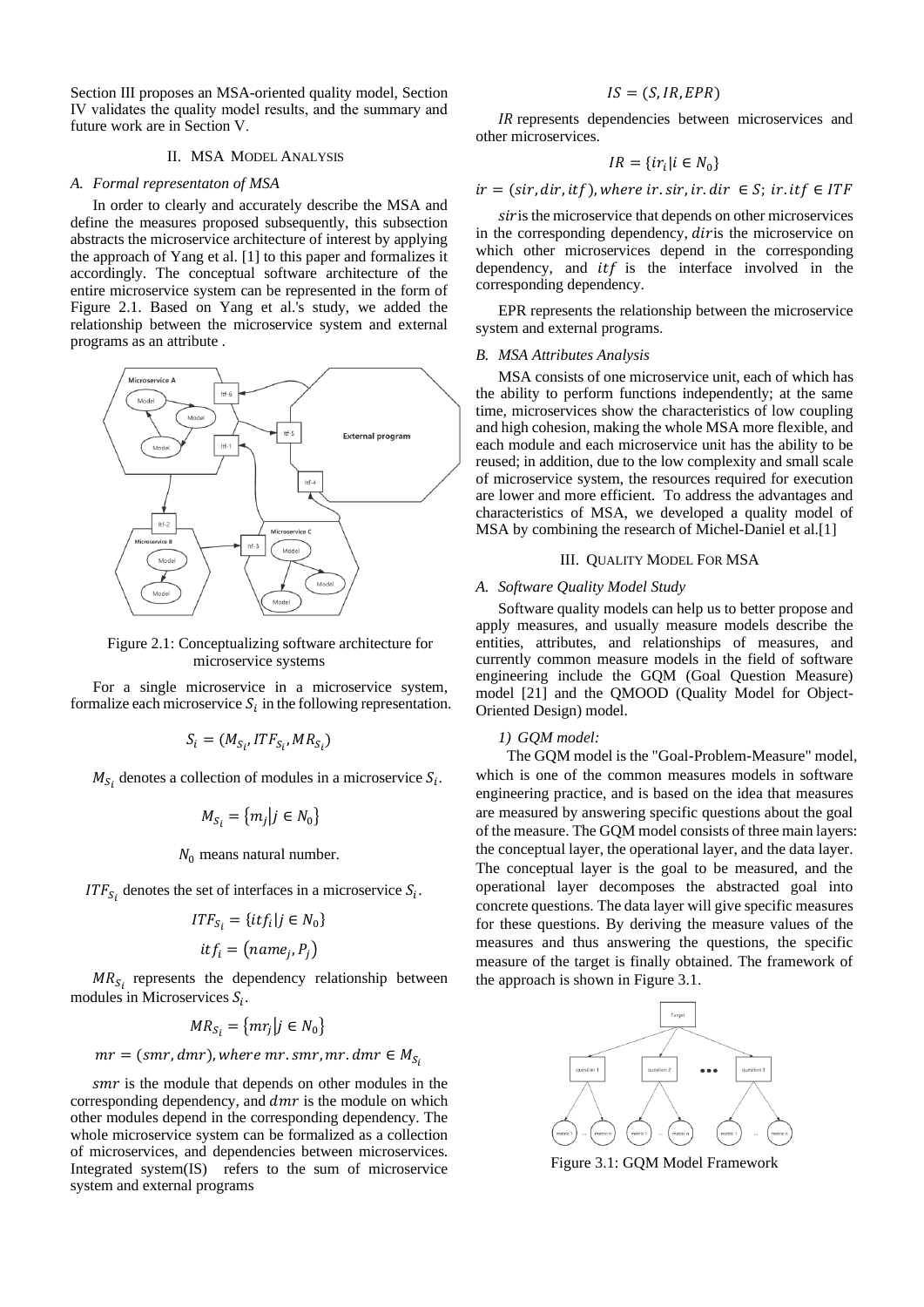# *2) QMOOD model:*

The QMOOD model is a four-level hierarchical quality model proposed by Bansiya and Davis [22]. Originally applied to the quality assessment of object-oriented software systems, it has been migrated to other types of software systems [23]. The QMOOD model is a hierarchical model consisting of quality attributes and software features that reflect the quality attributes.The model consists of four layers.The first layer is the quality attributes that are the goals of the assessment; the second layer is more specific software attributes such as cohesion, coupling, comprehensibility etc.; the third layer is the specific measures that can be used to evaluate the second layer of software attributes; and the last layer is the software components that these measures focus on, such as classes, components, interfaces, etc. Figure 3.2 illustrates the four-layer quality model framework of QMOOD.



Figure 3.2: QMOOD Model Framework

# *B. MSA Quality Model*

The final quality model for the microservice-oriented architecture is shown in Figure 3.3. The first layer is the sum of the quality attributes to be evaluated in this paper. The second layer is the software attributes that can reflect the characteristics of the microservice architecture, which are Functional Suitability, Flexibility, Interactivity, Performance Efficiency, Reliability and Security. The third layer is the specific measures, which are 16 in total. These 16 measures each of the six software attributes in different aspects. The fourth layer is the object to be measured by the proposed measures. Considering that the microservice architecture advocates technical heterogeneity, the selected measures are to a certain extent independent of the programming language and technical implementation, this paper selects modules, interfaces, microservices and their related relationships as the measures of microservices themselves based on the characteristics of microservices. At the same time, we add the external system as the measure object because we have to consider the interaction between microservice system and other systems.



# Figure 3.3: Quality model for MSA

### *C. Study On measures Of MSA Quality Model*

This section measures MSA by Functional Suitability, Flexibility, Interactivity, Performance Efficiency, Reliability and Security. Each of the six software attributes and their measures will be described below.

### *1) Functional Suitability:*

This attribute measures degree to which MSA provides functions that meet stated and implied needs when used under specified conditions.

*a) FAM(Functional appropriateness measures):* This measure measures degree to which the functions facilitate the accomplishment of specified tasks and objectives. The user is counted to demonstrate the steps necessary to complete a task as well as any unnecessary steps. The ratio of the former to the latter is the measure for this section.

*b) FCM(Functional correctness measures):* This measure measures degree to which MSA provides the correct results with the needed degree of precision.

### *2) Flexibility:*

This attribute is an upgraded version of maintainability, which reflects the concept of high maintainability of microservice systems ---- coupling, cohesion and complexity, and also reflects the ability of microservice systems to be developed twice, which is the concept of reusability we proposed.

*a) CPM(Coupling measures):* The coupling measure measures the degree of dependency between elements within a microservice and between a microservice and other microservices. Loose coupling has a positive impact on flexibility.The measures proposed in this paper quantify the coupling at two main levels, the microservice implementation element level and the microservice level, respectively. The main concerns include the dependency relationships between modules belonging to the same microservice and the invocation relationships between microservices generated through interfaces.

• Internal Microservices Coupling of Model, IMSCM. The IMSCM calculates the sum of the dependencies between the modules inside the microservice, i.e., the connections between modules [24]. In fact, this type of coupling measure has been validated in studies of service-oriented architectures [12] and is considered to be directly related to coupling.

# $IMSCM = |MR_{S_i}|$

• Weighted Microservices Coupling of Interface , WMSCI. WMSCI measures the degree of dependency between microservices and microservices in a system, and in this measure, this paper abstracts the coupling to the microservice level, and the specific measures include the invoking and invoked relationships. In this paper, we refer to the study of Kulesza et al [25], which argues that both incoming and outgoing coupling are very important and that these couplings contribute to the decision of whether to refactor or not.The WMSCI measure is equal to the sum of the weighted coupling value of the microservice's dependency on other microservices and the weighted coupling value of the microservice's dependency on other microservices, which is calculated as follows.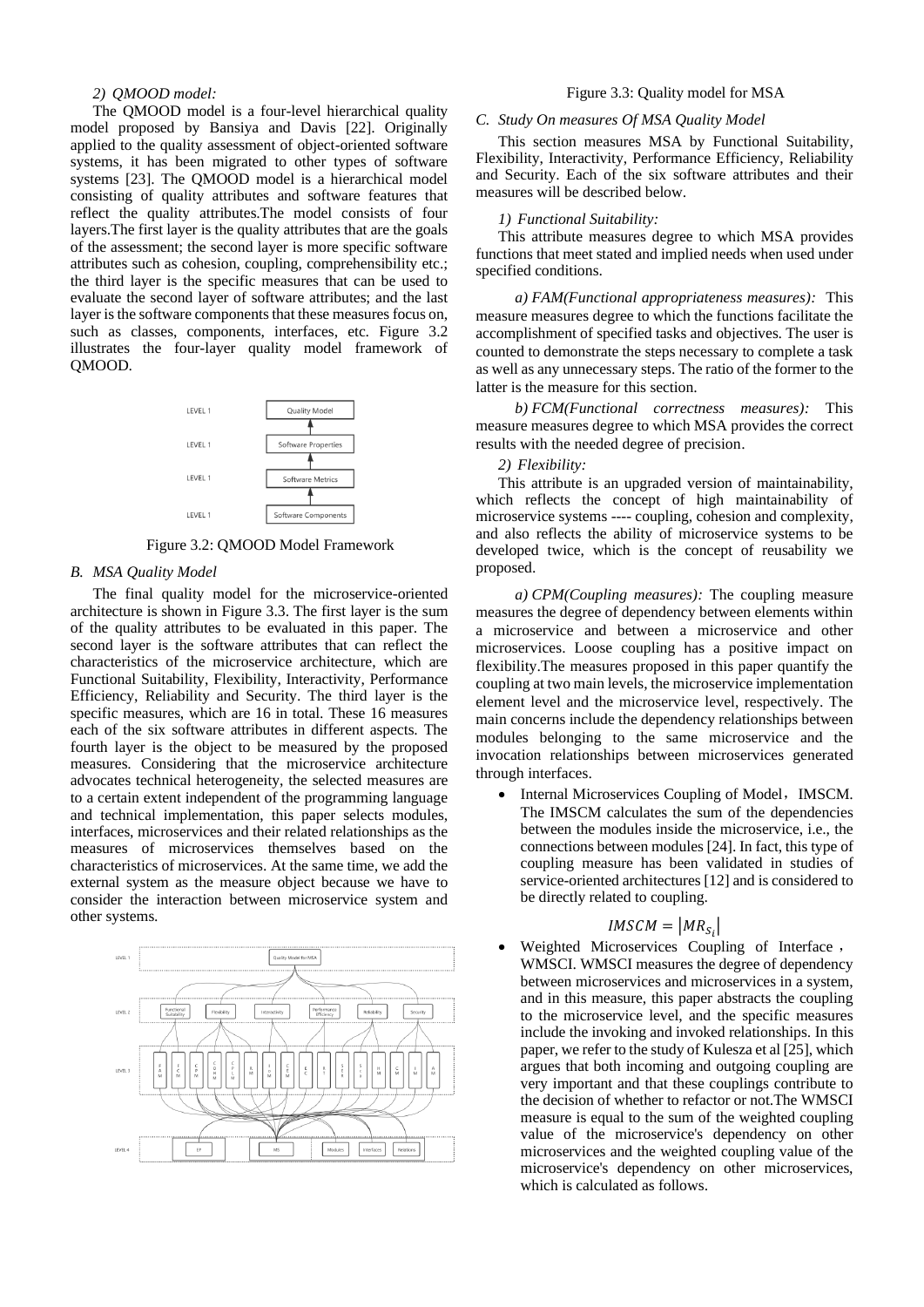$WMSCI = |\{ir \in IR | ir . sir = S_i \cup ir . dir = S_i\}|$ 

*b) COHM(Cohesion measures):* A design with high cohesion significantly enhances the understandability and testability of a software system, while improving its stability and modifiability, which in turn affects the flexibility of the software system. However, compared to coupling, cohesion is difficult to analyze quantitatively and measure automatically, and more often than not cohesion relies on semantic or subjective evaluation.

• Microservices Cohesion of Interface Data, MSCID. MSCID quantifies the cohesiveness of a given microservice by measuring the degree of similarity of the parameters passed in the interfaces exposed by its microservices; a microservice is highly cohesive if all interfaces work on the same type of input parameters.

$$
MSCID = \frac{2 * \sum_{a=1}^{n} \sum_{b=a+1}^{n} \left| \frac{P_a \cap P_b}{P_a \cup P_b} \right|}{n(n-1)}
$$

• Microservices Cohesion of Interface Usage, MSCIU. MSCIU quantifies the cohesiveness of a given microservice by measuring the invocations of that interface by other microservices. A microservice is considered highly cohesive when each user of the microservice (microservice consumer) invokes all the public interfaces of the microservice, which can be considered highly relevant for implementing a certain functionality.

$$
MSCIU = \frac{|\{ir \in IR | ir. dir = S_i\}|}{|ITF_{S_i}| * |CS_{S_i}|}
$$

• Microservices Cohesion of Model , MSCM. This measure abstracts the methods and properties in a class to the module level in a microservice. If the number of connectivity graphs formed by all modules and dependencies of a microservice is 1, then the microservice is cohesive to a certain extent. However, considering that many microservice architectures manage the operations related to interfaces through a unified module, which often leads to the module becoming the hub of an otherwise unconnected graph, the module and its dependencies are removed from the connected graph when using this measure for cohesion measurement.

$$
MSCM = \frac{2 * \sum_{a=1}^{n} \sum_{b=a+1}^{n} IsBg(M_a, M_b)}{n(n-1)}
$$

 $M_a$  and  $M_b$  are modules in the microservice,  $IsBg(M_a, M_b)$  is to calculate whether  $M_a$  and  $M_b$  belong to the same connectivity graph, and its return value is 1 or 0.

*c) CPLM(Complexity measures):* Complexity primarily measures the complexity of the microservice implementation and execution functions, and more broadly includes the ease with which developers can perceive, understand, and modify them. High complexity can have a negative impact on flexibility.In this paper, complexity is measured by the following two measures, taking into account the complexity of the microservice implementation itself and the complexity of developer awareness and understanding.

• Microservices Model Propagation Cost , MSMPC. MSMPC refers to the visibility theory from the study [26], which measures the extent to which changes in a single module lead to potential changes in other modules within the microservice. This is expressed as the possible information flow and dependencies between modules, which can be obtained through the passing of dependencies. If a module is directly or indirectly dependent on a large number of other modules, the more likely it is that changes to this module will affect other modules. MSMPC is calculated as follows.

$$
MSMPC = \sum_{a=1}^{n} \sum_{b=1}^{n} IsCt(M_a, M_b, T_c)
$$

where Ma and Mb are modules in the microservice, and Is Ct(Ma, Mb, TC) is the calculation of whether Ma and Mb can be connected by the passing of dependencies, i.e., whether the value of the passing closure matrix at their locations is not zero.

• Microservices Parameter Count , MSPC. MSPC mainly measures the number of data structures appearing in the microservice, and in this paper we mainly consider the number of parameters of the interface, which includes its own interface and the interface of invoking other microservices. MSPC is calculated as follows.

$$
MSPC = \bigcup \limits_{j=1}^{|ITFC|} P_j \text{ , } itf_j \in ITFC
$$

*d) RM (Reusability measures):* Reusability is a very desirable quality measure for industry [27], due to its major cost reduction prospects. Moreover, the microservice can be repurposed so that with little changes can be used outside of its design time domain.

- The degree of reuse of microservices in secondary development. Counts the number of times a microservice module is reused in the execution of different services to characterize its degree of reuse.
- Time efficiency of reuse of microservices in secondary development. Characterize the reuse time efficiency of a microservice module by counting the time it consumes to reuse it during the execution of different services.

### *3) Interactivity:*

This section examines the interaction between the microservice system and the external programs. The microservices system has to cooperate with the external programs to achieve the function, but not to affect the normal operation of the external programs.

*a) IOM (Interoperability measures):* The extent to which microservices systems exchange information with external programs.

*b) CEM (Co-existence measures):* The microservice system does not affect the execution of its own functions when interacting with external programs, i.e., no exceptions occur in either program during the execution of the test.

*4) Performance Efficiency:* performance relative to the amount of resources used under stated conditions. Resources include monetary resources and time resources.

*a) EC (Execution cost):* this measure is computed as the monetary cost of the resources used for running the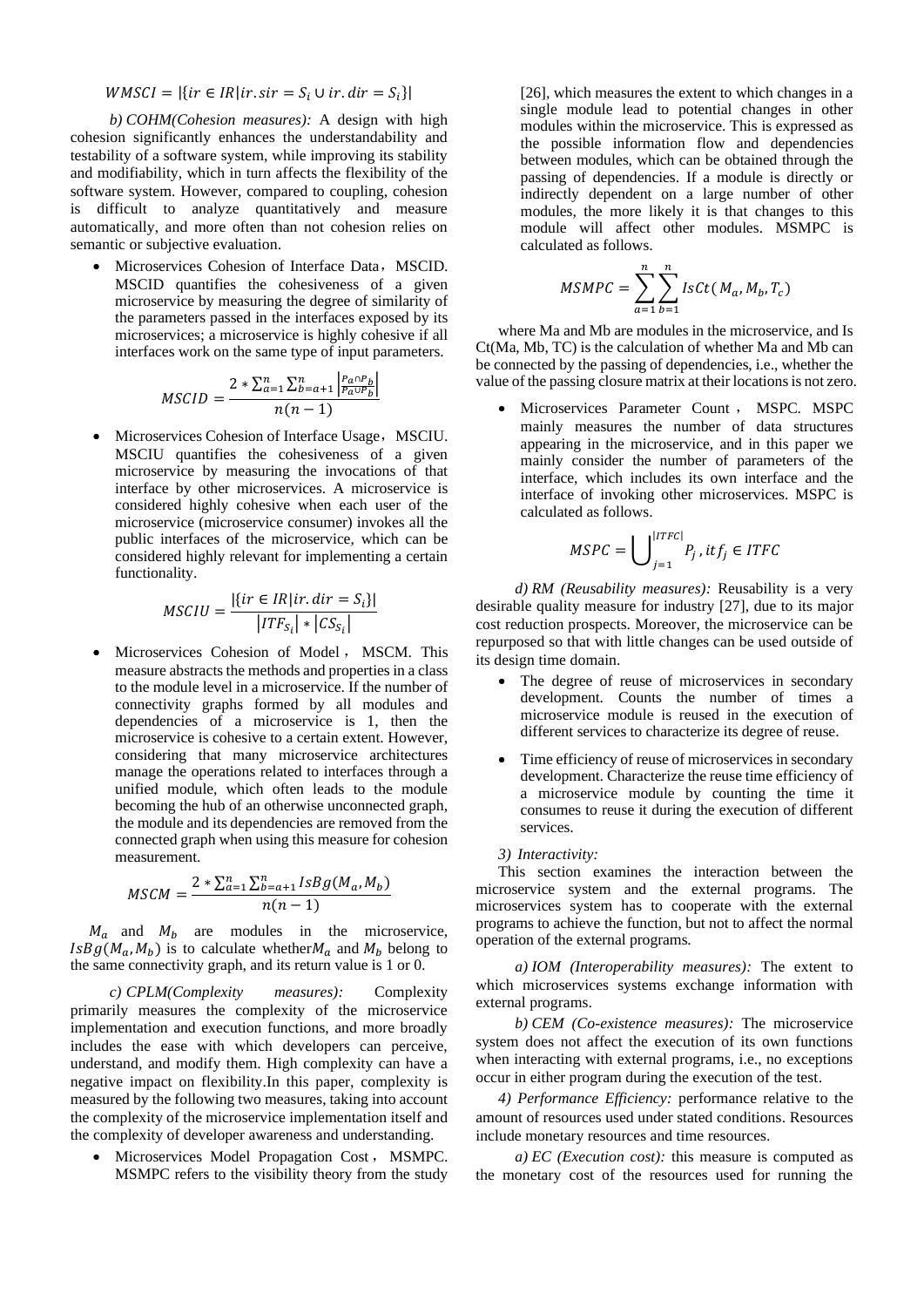microservice. The cost can be estimated at design time and corrected after the implementation is evaluated at execution time.<sup>[2]</sup>

*b) RT (Response time):* the anticipated delay between the time when a request to a microservice is issued and the time when the result is delivered.The average response time of all requests over a period of time is measured, and the smaller the average response time, the faster the processing speed and the more efficient the service.[3]

$$
X = \sum_{i=1}^{n} (A_i) / n
$$

 $A_i$ =Time taken by the system to response to a specific user *task or system task at i-th measurement.*

*n=Number of responsed measures*

*5) Reliability:* degree to which a system, product or component performs specified functions under specified conditions for a specified period of time.

*a) SER (Successful execution rate):* the ability of a service provider to successfully fulfil the requests within a given period of time. It is measured as a number between 0 and 1 or a percentage calculated as the ratio between successful requests and the total number of requests.

*b) Sca (Scalability):* the ability of a microservice to function correctly (as designed) irrespective of the changes in size (amount of resources) without inquiring performance penalties. the degree of scalability can be calculated by analyzing the distribution of synchronous requests provided by the exposed interfaces, a high diversity of requests indicating poor scalability.

*c) HM (Health management):* a quality attribute describing the ability of a microservice to cope with failures. A microservice complies to this property by saving the internal state, and restarting automatically while loading the most up-to-date state prior to the failure. It is a binary attribute with "yes" or "no" values and it is verified via instance graphs or type graphs [8].

*6) Security:* degree to which a product or system protects information and data so that persons or other products or systems have the degree of data access appropriate to their types and levels of authorization.

*a) CM (Cofidentiality measures):* degree to which a product or system ensures that data are accessible only to those authorized to have access.

# $CM = 1 - A/B$

*A=Numbers of cofidentiality data items that can be accessed without authorization*

*B=Number of data items that require access control*

*b) IM (Integrity measures):* degree to which a system, product or component prevents unauthorized access to, or modification of, computer programs or data.

# $IM = A/B$

*A=Number of data corruption prevention methods actually implemented*

*B=Number of data corruption prevention methods available and recommended*

### IV. VALIDATION OF QUALITY MODELS

measure-based evaluation is compulsory for assessing the quality attributes of microservices. A vast number of quality criteria measuring a variety of aspects concerning microservices exist [9]. However, evaluation approaches are scarce [7], while assessment methods for semi -automatic decompositions are entirely missing [10]. Therefore, we have designed a combination of static and dynamic analysis. In the following, we introduce the static and dynamic analysis, and then specific attributes will be selected for analysis.

### *A. Static Analysis:*

It is a technique that does not require execution of the analyzed software. Scanning the code of a microservice before being linked to other microservices can aid the identification and correction of vulnerabilities without incurring the costs of running the code.

#### *B. Dynamic Analysis:*

It is a technique that requires the execution of the analyzed software, usually employed when the application code is not available. The most common type of dynamic analysis consists of Unit Tests and it has the benefit of validating static analysis findings or identify new flaws.

### *C. Validation test result Analysis:*

*a) Functional Suitability Validation Analysis:* The analysis of Functionality Suitability is a dynamic analysis. To verify the functionality of the microservice, the program of the microservice unit is executed and then compared with the expected result, if the result meets the expectation, it means the Functionality Suitability is good.

*b) Flexibility Validation Analysis:* The analysis of Flexibility belongs to a combination of static and dynamic analysis. By studying the modules and interfaces of microservices and their relationships, we can determine the coupling, cohesion, and complexity of microservices. These belong to static analysis; however, when studying the reuse of microservices in secondary development, we need to run microservices in different development environments, which belongs to dynamic analysis.

*c) Co-existence measures Validation Analysis:* Coexistence measures means that the interaction between the microservice architecture and the external program does not affect the execution of their respective functions, and that no exceptions occur in either program during the execution of the test. Obviously, we need to make the microservices system and the external program run simultaneously, which is a dynamic analysis .

*d) Confidientially measures Validation Analysis:* The extent to which the microservices system ensures that only authorized people have access to the data. The detection of such measures is a dynamic analysis and requires verification that unauthorized users have access to the data.

### V. SUMMARY AND FUTURE WORK

### *A. Summary*

Microservices is a young research area, and there is still relatively little work on quality models for microservices architectures. Although microservice architectures, as a special form of service-oriented architectures, can to some extent draw on quality modeling work on service-oriented architectures, there are still some differences between the two that cannot be ignored, such as decentralization, more promotion of technical heterogeneity, and smaller service size. At the same time, the current research on quality models for